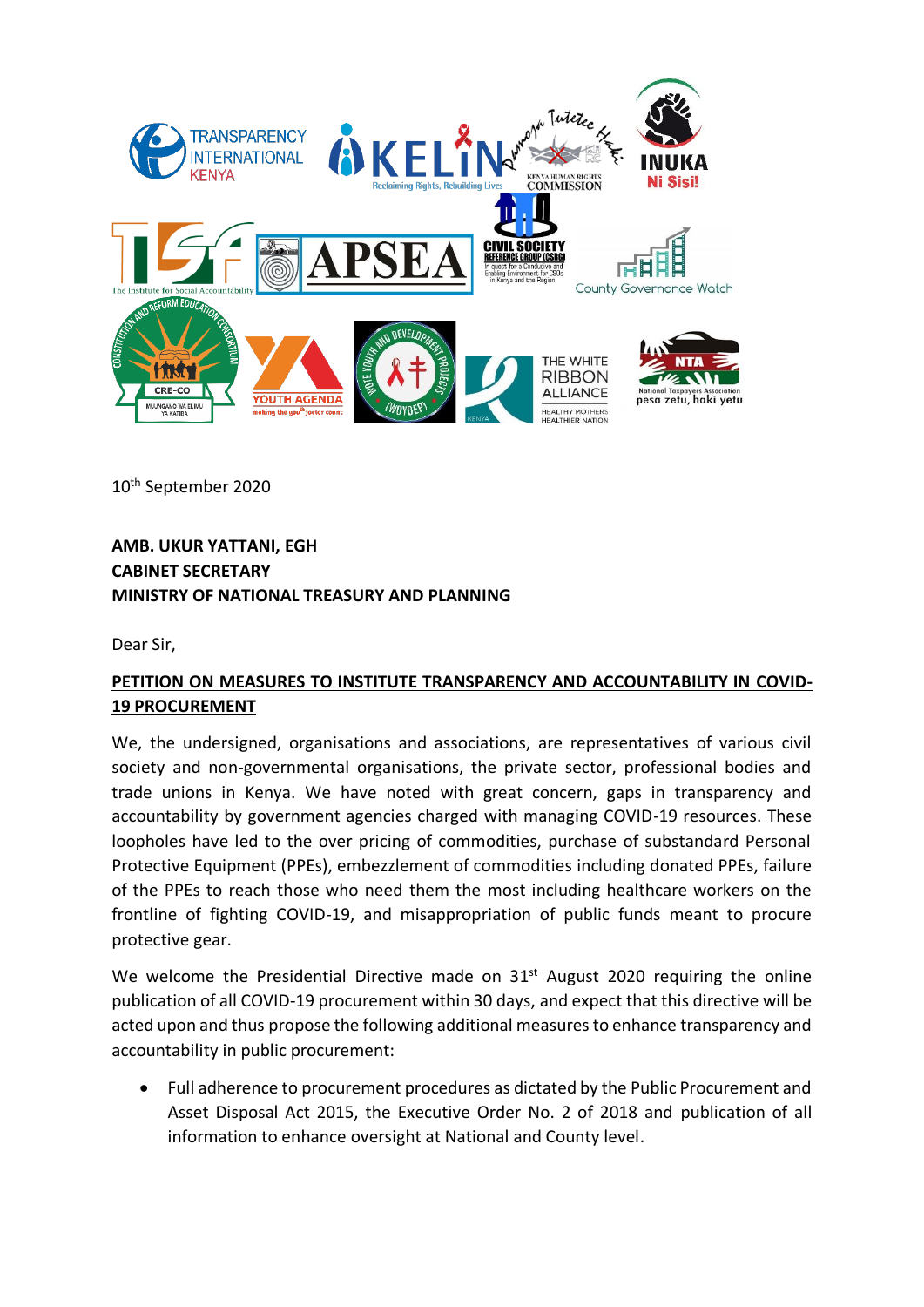- Procurement data should be published in the required state portal [www.tenders.go.ke](http://www.tenders.go.ke/) by 30<sup>th</sup> September 2020, as per the Presidential Directive and on an independent COVID-19 Kenya Portal that conforms to the international open contracting data standards.
- The National Treasury in the spirit of conforming to the Presidential Directive, should issue a policy directive in the next 30 days, that allows the Public Procurement Regulatory Authority (PPRA) to recommend sanctions against procuring entities that fail to comply to the Executive Order No. 2 of 2018.
- That in consultations with the Office of the President, the Executive Order No. 2 of 2018 is modified to include requirements for procuring entities to publish emergency and urgent need procurement data within a specified timeline to promote transparency and accountability in the event of an emergency.
- The Public Procurement Regulatory Authority should publish emergency procurement guidelines within 30 days to guide urgent need procurement processes which should include guidance on the publication of procurement data including the timelines of publication.
- The Public Procurement Regulatory Authority based on its expertise and mandate should set specific timelines for preparation and publication of a Market Price Index (MPI) within 30 days, to guide procurement of items required in emergency situations such as the current COVID-19 Pandemic.
- That the Public Procurement Regulatory Authority continuously monitors adherence to public procurement open information systems by all government entities as enshrined in the Executive Order No. 2 of 2018 and publish the monitoring reports monthly.

Sincerely,

**Sheila Masinde Executive Director Transparency International Kenya [smasinde@tikenya.org](mailto:smasinde@tikenya.org) On behalf of the listed organisations**

- 1. Association of Professional Societies in East Africa (APSEA)
- 2. Civil Society Reference Group (CSRG)
- 3. Constitution and Reform Education Consortium (CRECO)
- 4. County Governance Watch
- 5. Inuka Kenya Ni Sisi! Ltd
- 6. Kenya Human Rights Commission
- 7. Kenya Legal & Ethical Issues Network on HIV & AIDS (KELIN)
- 8. National Taxpayers Association (NTA)
- 9. The Institute for Social Accountability
- 10. Transparency International Kenya